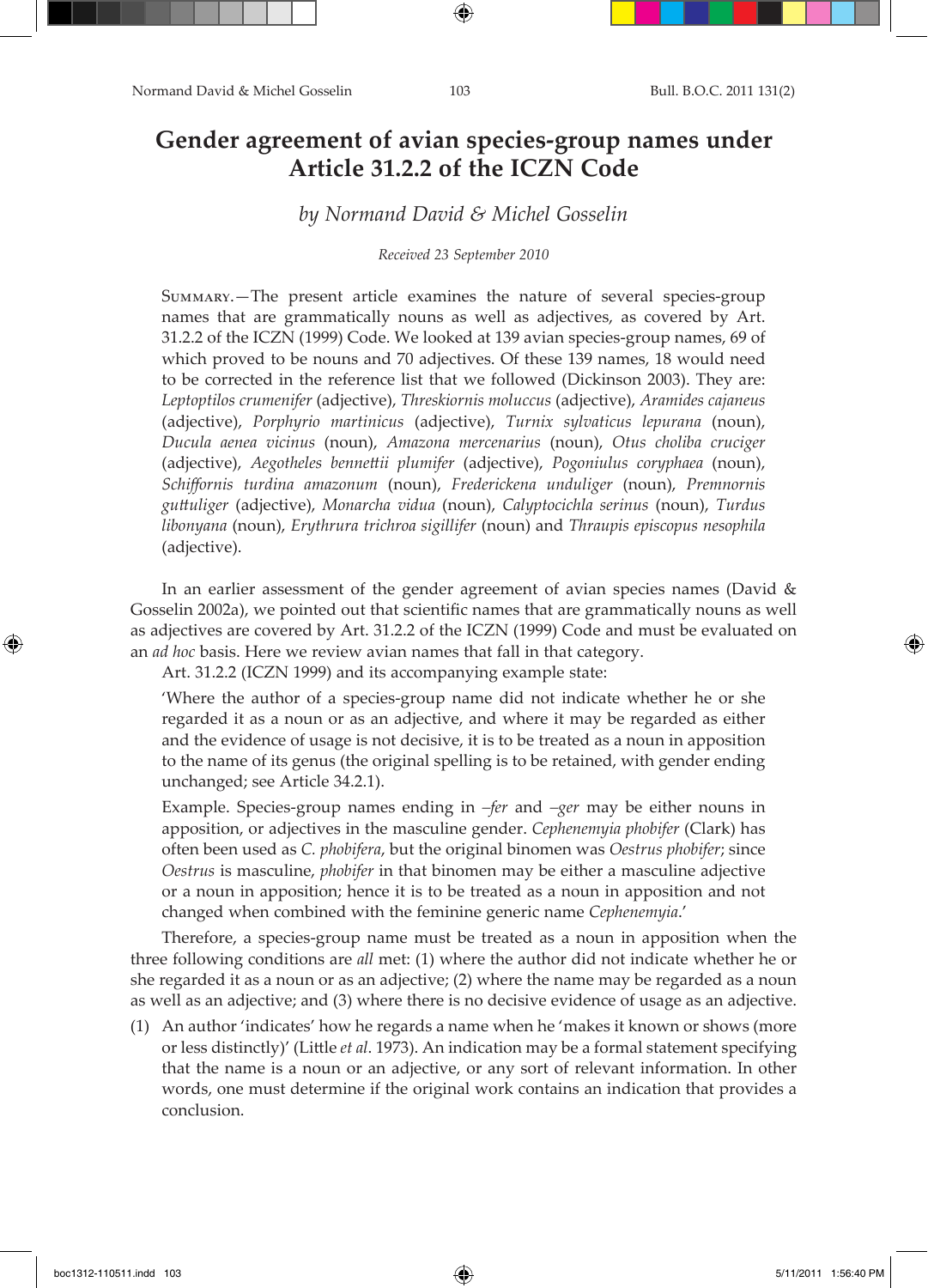- (2) Many classical Latin words are formed from the verbs *ferre* [to carry] or *gerere* [to bear]: some are nouns (*crucifer*, *furcifer*, etc.), most are adjectives (*armifer*, *ensifer*, *criniger*, *flammiger*, *plumiger*, *squamiger*, etc.), and a few (*armiger*, *lucifer*, etc.) may be nouns or adjectives (Glare 1982). In the example quoted above, a newly derived word, such as *phobifer*, should be regarded as a noun or an adjective.
- (3) The word 'usage' has different meanings: 'established practice' and 'action of using' are two of them (Little *et al*. 1973). It must be emphasised that Art. 31.2.2 avoids the term 'prevailing usage', which is defined in the ICZN (1999) glossary, where it applies to subsequent spellings other than mandatory changes to the gender endings of names (see Arts. 33 and 34). The French text of Art. 31.2.2 (which is equivalent in force, meaning, and authority—Art. 86.2) is structured differently than the English one, and helps interpreting the meaning of 'evidence of usage'. It states: '*Si une épithète peut être considérée indifféremment comme un substantif ou comme un adjectif, sans que l'usage qui en est fait ne permette de conclure, et si son auteur n'a pas tranché la question, elle doit être traitée comme un substantif en apposition.*' A direct translation into English gives: '*If an epithet may be considered indifferently as a noun or as an adjective, without the use that it is put to permitting a conclusion, and if its author did not settle the matter, it must be treated as a noun in apposition.*'

The phrase '*sans que l'usage qui en est fait ne permette de conclure / without the use that it is put to permitting a conclusion*' makes clear that 'usage' relates first of all to use by the author in the original publication. So the word 'decisive', in the English text, means conclusive, and the noun vs. adjective status must be determined from the original publication, not from random subsequent use. The example included under Art. 31.2.2 states clearly that *phobifer* (a newly derived Latin word) in the original combination *Oestrus phobifer*, where the genus is masculine, is to be treated as a noun in apposition even though the subsequent combination *Cephenemyia phobifera* has often been used. This is because there was no decisive evidence of its use as an adjective in the original work.

It must be noted, however, that the gender ending of some genuine adjectives is occasionally incorrect in the original combination itself, and must then be corrected according to Art. 34.2 of the Code (ICZN 1999).

The present article uses Dickinson (2003) as its baseline for assessing species-group names. Correct spellings that differ from those used by Dickinson (2003) are presented in bold type. In order to make it easier to follow changes in gender agreement when an adjective is moved from one genus to another, the gender of each genus is indicated in square brackets  $[M =$  masculine,  $F =$  feminine,  $N =$  neuter in the tables.

In the tables, we indicate the current spelling (Dickinson 2003) as well as the correct spelling (in bold type) when it differs.

# **Names ending in** *–fer***,** *–fera* **or** *–ger***,** *–gera*

As stated above, many classical Latin words ending in *–fer* or *–ger* are formed from the verbs *ferre* (to carry) or *gerere* (to bear): some are nouns, most are adjectives, and a few are nouns as well as adjectives (Glare 1982). It must be noted that there are no classical Latin nouns ending in *–ferus* and *–gerus,* and these can therefore only be adjectives, on the model of the participle *morigerus*, *–a*, *–um* (or on the model of words where the adjectival suffix *–us*, *–a*, *–um* is added to a noun ending with a consonant [such as *r*]: Woods 1944).

According to Art. 31.2.2 (ICZN 1999), newly derived names, such as *phobifer*, are nouns in apposition unless the original work includes an indication of their use as adjectives. On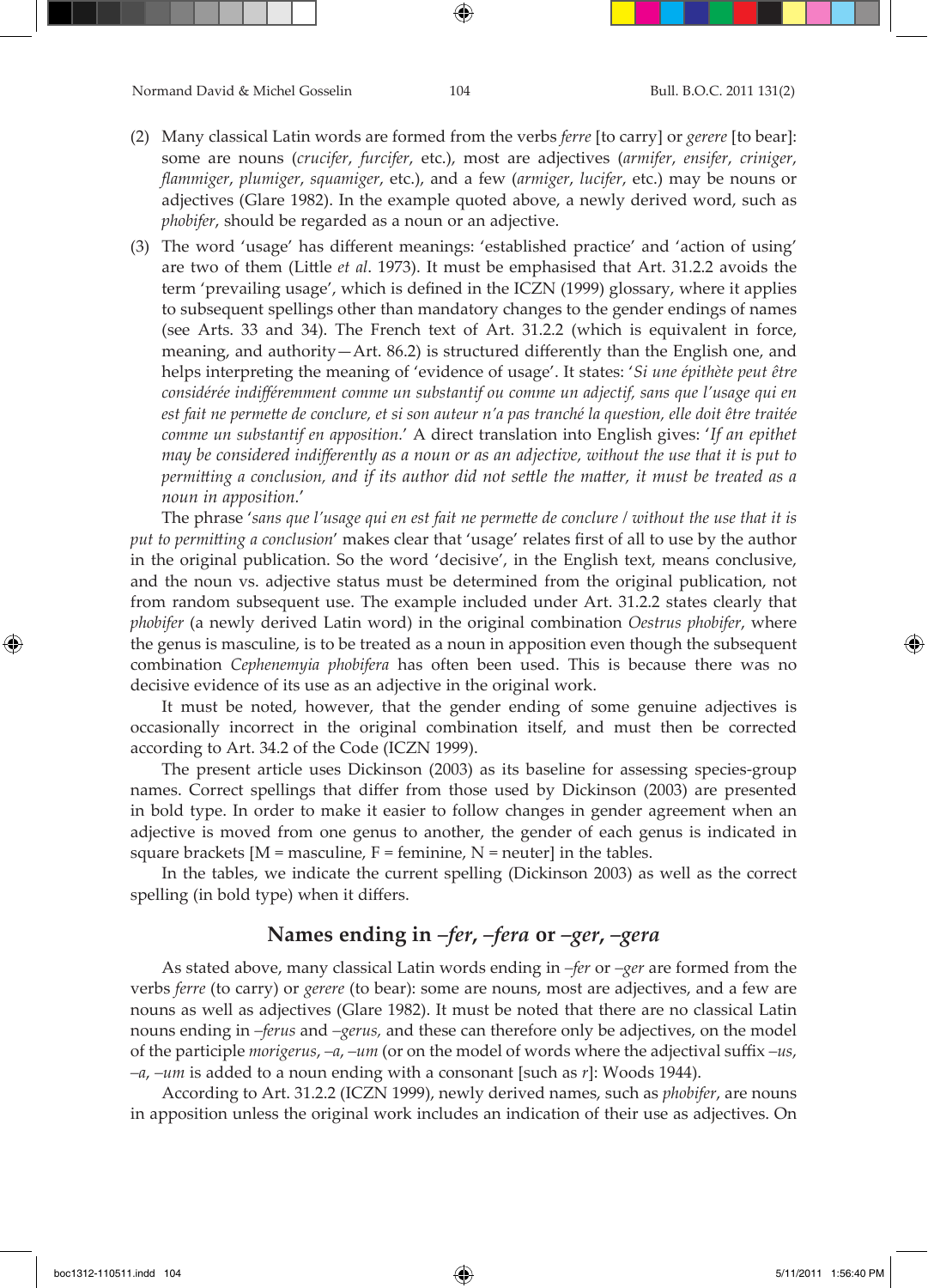the other hand, given their grammatical properties, newly derived names originally ending in *–fera*, *–ferum* or *–gera*, *–gerum* may be taken as indicative of adjectival use.

Among the avian species-group names in the present category, some are solely adjectives or solely nouns in classical Latin (Glare 1982) and are not addressed here. Table 1 shows only those that can be either nouns or adjectives under Art. 31.2.2 (ICZN 1999) and is split according to which must be treated as nouns and which must be considered as adjectives.

The six names marked for correction in Table 1 warrant comments in reference to the spellings used by Dickinson (2003):

*Strix crucigera* von Spix, 1824, in which *crucigera* is adjectival, must be spelled *Otus choliba cruciger* or *Megascops choliba cruciger* (not *crucigerus*) because *–ger* and *–fer* are the usual masculine forms of *–gera* and *–fera* (as noted in the example of Art. 31.2.2, above).

*Ciconia crumenifera* Lesson, 1831, in which *crumenifera* is adjectival, must be spelled *Leptoptilos crumenifer* (not *crumeniferus*) because *–fer* is the usual masculine form of *–fera*. Note: *Leptoptilos crumenifer* was used by Reichenow (1900). In his symonymy, he lists a majority of *Leptoptilos* / *Leptoptilus crumenifer*, several *L. crumeniferus*, and two or three *L. crumenifera*. *Leptoptilos crumeniferus* has been used since Peters (1931).

*Thripophaga guttuligera* P. L. Sclater, 1854, in which *guttuligera* is adjectival, must be spelled *Premnornis guttuliger*.

*Aegotheles plumifera* Ramsay, 1883, in which *plumifera* is adjectival, must be spelled *Aegotheles bennettii plumifer* (not *plumiferus*) because *–fer* is the usual masculine form of *–fera*.

*Lobospingus sigillifer* DeVis, 1897, in which *sigillifer* has to be taken as a noun in apposition, must be spelled *Erythrura trichroa sigillifer*.

*Thamnophilus unduliger* von Pelzeln, 1869, in which *unduliger* must be treated as a noun in apposition, must be spelled *Frederickena unduliger*. Note: this combination was used from 1869 to 1914, followed by *Taraba* [M] *unduliger* (Chapman 1917). *Mackenziaena* [F] *unduliger* was used by Cory & Hellmayr (1924), but *Frederickena unduligera* has been in use since Peters (1951).

### **Classical Latin words that are nouns as well as adjectives**

Some species-group names are classical Latin words that are nouns as well as adjectives (Table 2), and must be treated under Art. 31.2.2 (ICZN 1999). We examined 23 cases and conclude from their original grammatical properties that all must be treated as nouns, and that the gender ending of three of them was changed unduly because nothing in the original description indicates that any are adjectives. Consequently:

*Psittacus mercenarius* von Tschudi, 1844, in which *mercenarius* has to be taken as a noun in apposition, must be spelled *Amazona mercenarius*.

*Muscadivores aeneus vicinus* Riley, 1927, in which *vicinus* has to be taken as a noun in apposition, must be spelled *Ducula aenea vicinus*.

*Piezorhynchus vidua* Tristram, 1879, in which *vidua* has to be taken as a noun in apposition, must be spelled *Monarcha vidua*.

# **The adjective** *nesophilus***,** *–a***,** *–um*

In listing *Thraupis episcopus nesophilus* Riley, 1912*,* Storer (1970: 319, footnote) states that 'words compounded with the root *–philus* may be treated as nouns or as adjectives' and that '*nesophilus* in this instance stands in apposition and is to be written as a masculine noun'. However, the final component *–philus* is the Latinized Greek adjective φιλος (philos: fond of) (Liddell & Scott 1996). Once Latinized, compound species-group names ending in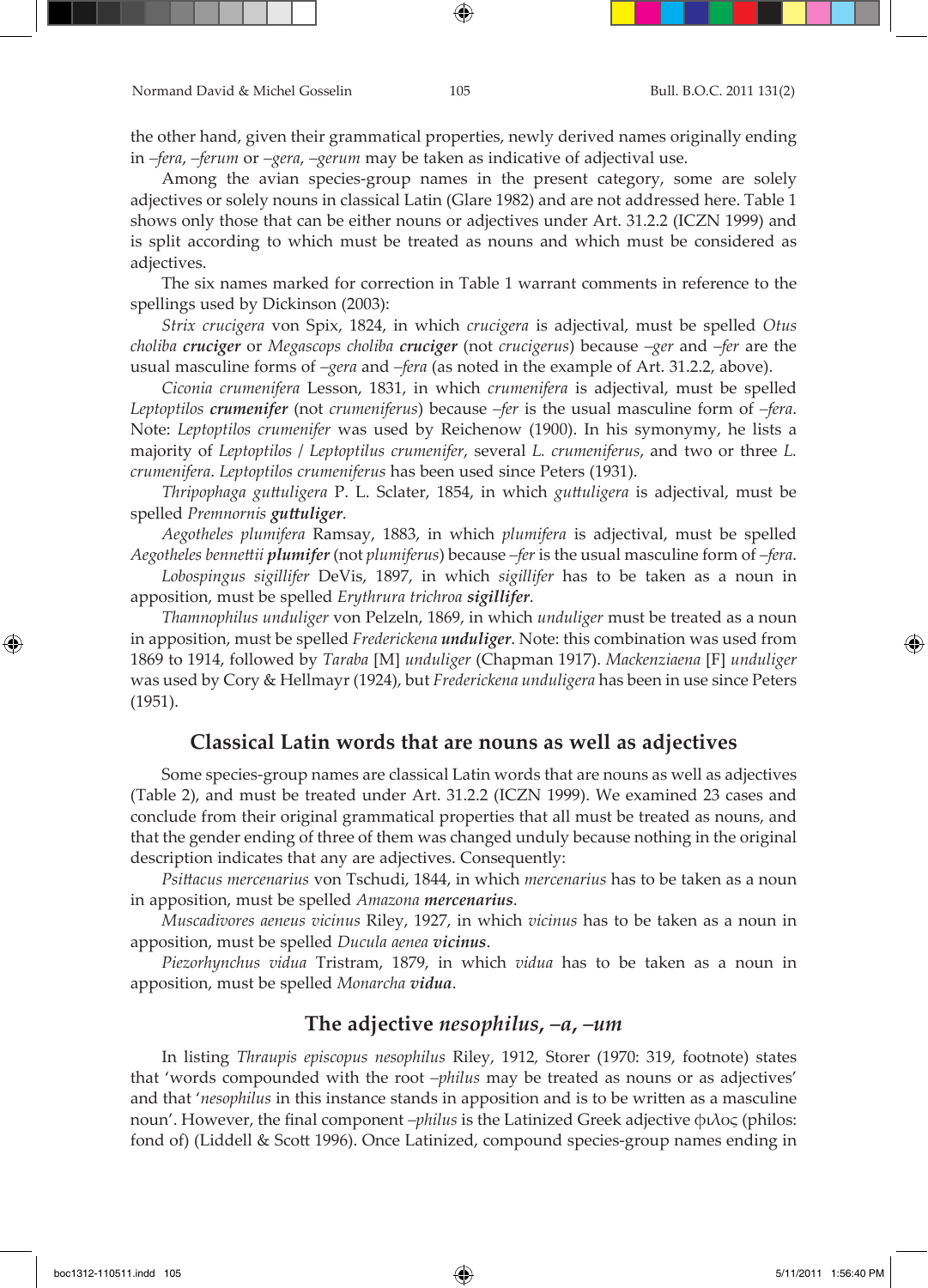Normand David & Michel Gosselin 106 Bull. B.O.C. 2011 131(2)

 $\bigoplus$ 

# TABLE 1

Status of original species-group names ending in *–fer*, *–ger*, *–fera* or *–gera*.

| Original combination                                                         | <b>Status</b> | Current combination (Dickinson 2003)                                        |
|------------------------------------------------------------------------------|---------------|-----------------------------------------------------------------------------|
| Tetraogallus [M] tibetanus aquilonifer R. & A.<br>Meinertzhagen, 1926        | Noun          | Tetraogallus [M] tibetanus aquilonifer                                      |
| Accipiter [M] guttifer Hellmayr, 1917                                        | Noun          | Accipiter [M] bicolor guttifer                                              |
| Caprimulgus [M] pectoralis guttifer Grote, 1921                              | Noun          | Caprimulgus [M] ruwenzorii guttifer                                         |
| Picumnus [M] guttifer Sundevall, 1866                                        | Noun          | Picumnus [M] albosquamatus guttifer                                         |
| Tarsiger [M] guttifer Reichenow & Neumann, 1895                              | Noun          | Pogonocichla [F] stellata guttifer                                          |
| Totanus [M] guttifer von Nordmann, 1835                                      | Noun          | Tringa [F] guttifer                                                         |
| Dendrocolaptes [M] lacrymiger de Lafresnaye, 1849                            | Noun          | Lepidocolaptes [M] lacrymiger                                               |
| Myrmelastes [M] exsul maculifer Hellmayr, 1906                               | Noun          | Myrmeciza [F] exsul maculifer                                               |
| Dimorpha [F] monileger Hodgson, 1845                                         | Noun          | Ficedula [F] monileger                                                      |
| Batrachostomus [M] moniliger Blyth, 1846                                     | Noun          | Batrachostomus [M] moniliger                                                |
| Dendrexetastes [M] rufigula moniliger Zimmer, 1934                           | Noun          | Dendrexetastes [M] rufigula moniliger                                       |
| Formicarius [M] moniliger P. L. Sclater, 1857                                | Noun          | Formicarius [M] analis moniliger                                            |
| Cephalopterus [M] penduliger P. L. Sclater, 1859                             | Noun          | Cephalopterus [M] penduliger                                                |
| Nystactes [M] tamatia punctuliger Todd, 1943                                 | Noun          | Bucco [M] tamatia punctuliger                                               |
| Thamnophilus [M] punctuliger von Pelzeln, 1869                               | Noun          | Thamnophilus [M] aethiops punctuliger                                       |
| Edolius [M] remifer Temminck, 1823                                           | Noun          | Dicrurus [M] remifer                                                        |
| Cinclosoma [N] setafer Hodgson, 1836                                         | Noun          | Garrulax [M] lineatus setafer                                               |
| Lobospingus [M] sigillifer De Vis, 1897                                      | Noun          | Erythrura [F] trichroa sigillifera [should be<br>sigillifer]                |
| Oriolus [M] chlorocephalus speculifer Clancey, 1969                          | Noun          | Oriolus [M] chlorocephalus speculifer                                       |
| Anthipes [M] submoniliger Hume, 1877                                         | Noun          | Ficedula [F] solitaris submoniliger                                         |
| Tyrannus [M] tuberculifer de Lafresnaye & d'Orbigny, 1837                    | Noun          | Myiarchus [M] tuberculifer                                                  |
| Thamnophilus [M] unduliger von Pelzeln, 1869                                 | Noun          | Frederickena [F] unduligera [should be unduliger]                           |
| Trochilus [M] violifer Gould, 1846                                           | Noun          | Coeligena [F] violifer                                                      |
| Aedicnemus [M] vocifer l'Herminier, 1837                                     | Noun          | Burhinus [M] bistriatus vocifer                                             |
| Falco [M] vocifer Daudin, 1800                                               | Noun          | Haliaeetus [M] vocifer                                                      |
| Strix [F] crucigera von Spix, 1824                                           |               | Adjective Otus [M] choliba crucigerus [should be cruciger]                  |
| Ciconia [F] crumenifera Lesson, 1831                                         |               | Adjective Leptoptilos [M] crumeniferus [should be<br>crumenifer]            |
| Hirundo [F] filifera Stephens, 1825                                          |               | Adjective Hirundo [F] smithii filifera                                      |
| Ptilotis [M] filigera Gould, 1851                                            |               | Adjective Xanthotis [M] flaviventer filiger                                 |
| Thripophaga [F] guttuligera P. L. Sclater, 1854                              |               | Adjective Premnornis [M] guttuligera [should be guttuliger]                 |
| Calliste [F] lunigera P. L. Sclater, 1851                                    |               | Adjective Tangara [F] parzudakii lunigera                                   |
| Cinclosoma [N] monilegera Hodgson, 1836                                      |               | Adjective Garrulax [M] monileger                                            |
| Aegotheles [M] plumifera Ramsay, 1883                                        |               | Adjective Aegotheles [M] bennettii plumiferus [should<br>be <i>plumifer</i> |
| Ortyx [F] plumifera Gould, 1837                                              |               | Adjective Oreortyx [M] pictus plumifer                                      |
| Geophaps [F] plumifera Gould, 1842                                           |               | Adjective Geophaps [F] plumifera                                            |
| Numida [F] plumifera Cassin, 1857                                            |               | Adjective Guttera [F] plumifera                                             |
| Thalurania [F] colombica rostrifera W. H. Phelps & W. H.<br>Phelps, Jr. 1956 |               | Adjective Thalurania [F] colombica rostrifera                               |
| Emberiza [F] speculifera de Lafresnaye & d'Orbighy, 1837                     |               | Adjective Diuca [F] speculifera                                             |
| Schistochlamys [F] speculigera Gould, 1855                                   |               | Adjective Conothraupis [F] speculigera                                      |
| Muscicapa [F] speculigera Bonaparte, 1851                                    |               | Adjective Ficedula [F] hypoleuca speculigera                                |
| Synallaxis [F] sulphurifera Burmeister, 1868                                 |               | Adjective Cranioleuca [F] sulphurifera                                      |

 $\bigoplus$ 

 $\bigoplus$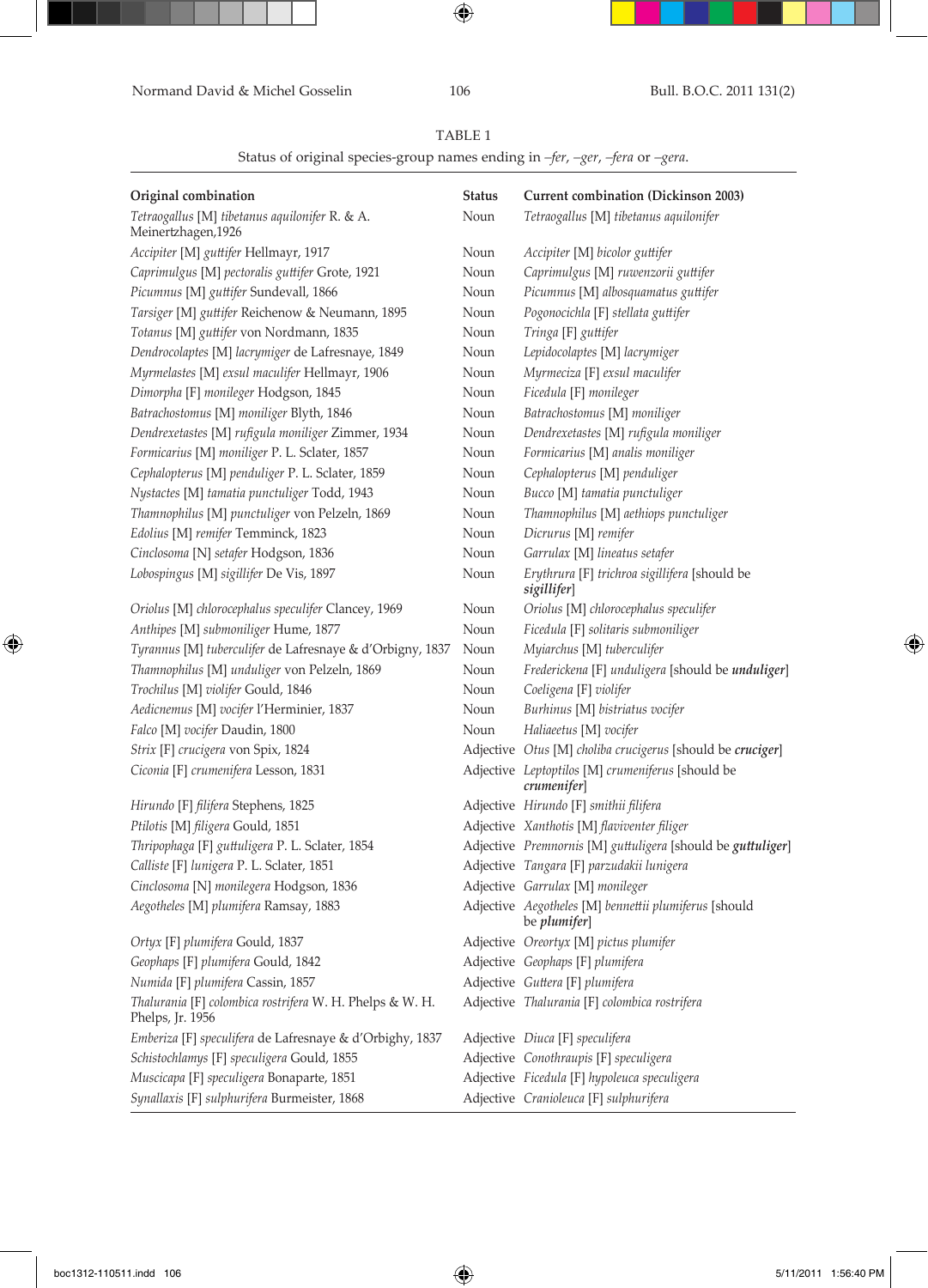Normand David & Michel Gosselin 107 Bull. B.O.C. 2011 131(2)

⊕

TABLE 2

| Status of original species-group names that are classical Latin nouns as well as adjectives. |  |
|----------------------------------------------------------------------------------------------|--|
|                                                                                              |  |
|                                                                                              |  |
|                                                                                              |  |

| Original combination                                                | <b>Status</b> | <b>Current combination (Dickinson 2003)</b>    |
|---------------------------------------------------------------------|---------------|------------------------------------------------|
| Psittacus [M] mercenarius von Tschudi, 1844                         | Noun          | Amazona [F] mercenaria [should be mercenarius] |
| Alauda [F] (Megalophonus) plebeja Cabanis, 1875                     | Noun          | Mirafra [F] sabota plebeja                     |
| Phrygilus [M] plebejus von Tschudi, 1844                            | Noun          | Phrygilus [M] plebejus                         |
| Ixos plebejus [M] Cretzschmar, 1828                                 | Noun          | Turdoides [F] plebejus                         |
| Turdus [M] plebejus Cabanis, 1861                                   | Noun          | Turdus [M] plebejus                            |
| Larus [M] (Dominicanus) vetula Bruch, 1853                          | Noun          | Larus [M] dominicanus vetula                   |
| Muscipipra [F] vetula M. H. C. Lichtenstein, 1823                   | Noun          | Muscipipra [F] vetula                          |
| Penelope [F] vetula Wagler, 1830                                    | Noun          | Ortalis [F] vetula                             |
| Cuculus [M] Vetula Linnaeus, 1758                                   | Noun          | Saurothera [F] vetula                          |
| Cercomacra [F] tyrannina vicina Todd, 1927                          | Noun          | Cercomacra [F] tyrannina vicina                |
| Muscadivores [M] aeneus vicinus Riley, 1927                         | Noun          | Ducula [F] aenea vicina [should be vicinus]    |
| Cinnyris [M] <sup>1</sup> sericea vicina Mayr, 1936                 | Noun          | Leptocoma [F] sericea vicina                   |
| Ptilotis [M] <sup>2</sup> analoga vicina Rothschild & Hartert, 1912 | Noun          | Meliphaga [F] vicina                           |
| Halcyon [F] chloris vicina Mayr, 1931                               | Noun          | Todiramphus [M] chloris vicina                 |
| Chordeiles [M] virginianus vicinus Riley, 1903                      | Noun          | Chordeiles [M] gundlachii vicinus              |
| Dicrurus [M] hottentottus vicinus Rensch, 1928                      | Noun          | Dicrurus [M] hottentottus vicinus              |
| Passer [M] melanurus vicinus Clancey, 1958                          | Noun          | Passer [M] melanurus vicinus                   |
| Ptilopus [M] lewisii vicinus Hartert, 1895                          | Noun          | Ptilinopus [M] viridis vicinus                 |
| Harpactes [M] vidua Ogilvie-Grant, 1892                             | Noun          | Harpactes [M] orrhophaeus vidua                |
| Hypocnemis [F] vidua Hellmayr, 1905                                 | Noun          | Hylophylax [M] poecilinotus vidua              |
| Motacilla [F] vidua Sundevall, 1850                                 | Noun          | Motacilla [F] aguimp vidua                     |
| Rhipidura [F] vidua Salvadori & Turati, 1874                        | Noun          | Rhipidura [F] rufiventris vidua                |
| Piezorhynchus [M] vidua Tristram, 1879                              | Noun          | Monarcha [M] viduus [should be vidua]          |

<sup>1</sup> *Cinnyris* was treated as feminine by Mayr (1936), but it is now masculine according to the ICZN (1999) Code—see David & Gosselin (2002b).

<sup>2</sup> *Ptilotis* was treated as feminine by Rothschild & Hartert (1912), but it is now masculine according to the ICZN (1999) Code.

*–philus* and *–phila* are to be treated as adjectives only (ICZN 1999: Art. 31.2, 34.2) and do not fall under Art. 31.2.2. It is thus apparent that Riley (1912) used *nesophilus* because he thought *Thraupis* was masculine on account of the masculine ending of *episcopus*. However, *episcopus* is a noun in apposition. Consequently:

*Thraupis* [F] *episcopus nesophilus* Riley, 1912, must be corrected to *Thraupis episcopus nesophila*.

# **The species-group names** *phoenicurus* **and** *phoenicura*

The three original species-group names *phoenicura* in Dickinson (2003) are the Latinized feminine form of the properly formed Greek adjectival φοινικουρος (phoinikouros: redtailed), and their current combinations reflect this (Table 3).

On the other hand, the five original *phoenicurus* are either the Latin noun *phoenicurus* (redstart) or the Latinized masculine Greek adjectival φοινικουρος. Except for *Gallinula phoenicurus* Pennant, 1769, and *Motacilla Phoenicurus* Linnaeus, 1758, where *phoenicurus* was originally combined with a feminine genus, and hence treated as a noun, all other authors quoted in Table 4 specifically referred to the red / ferruginous / chestnut tail of the species in question, an indication of the 'red-tailed' adjectival meaning.

⊕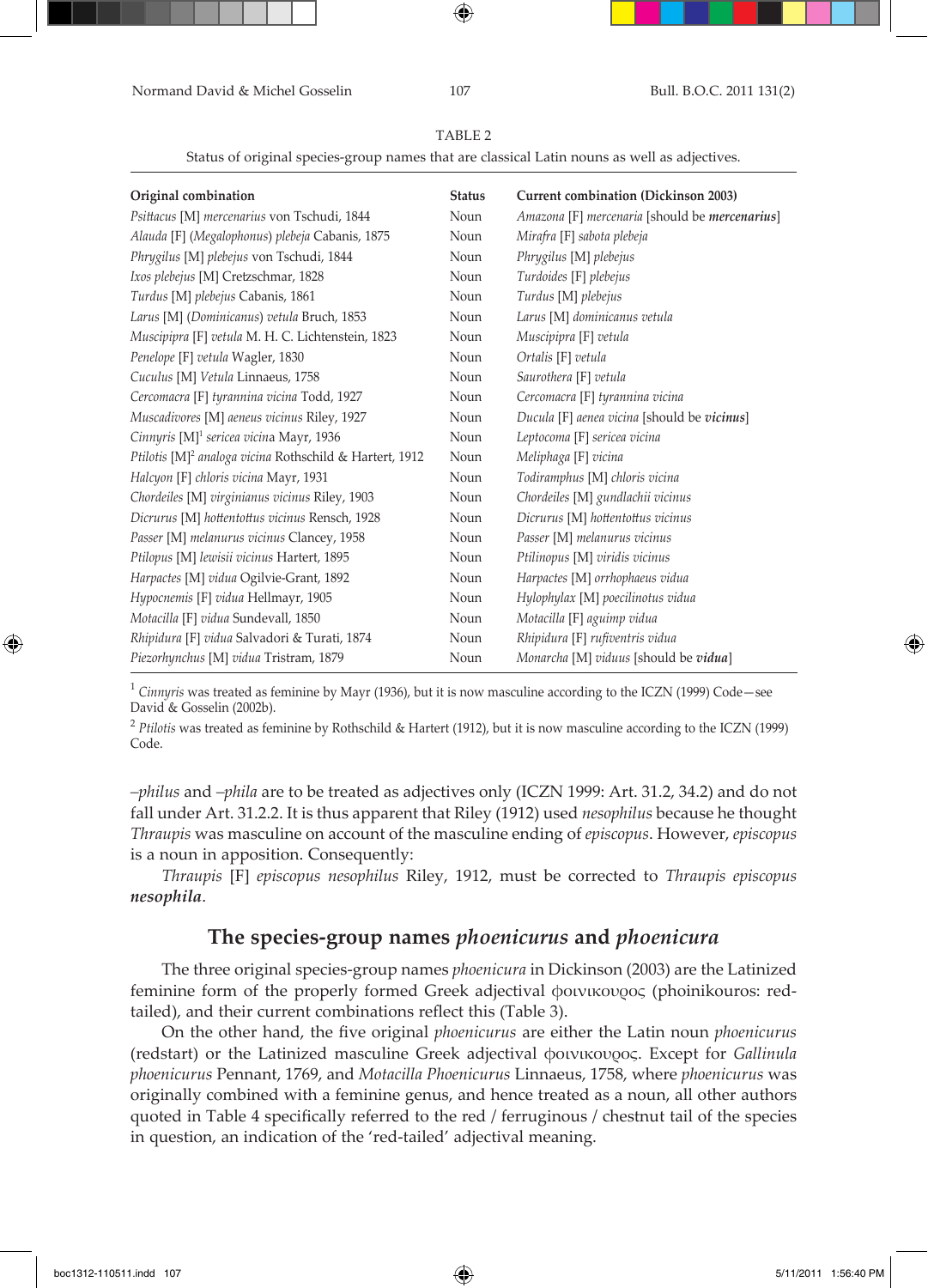| Normand David & Michel Gosselin              | 108                | Bull. B.O.C. 2011 131(2)                              |
|----------------------------------------------|--------------------|-------------------------------------------------------|
|                                              | TABLE <sub>3</sub> |                                                       |
|                                              |                    | Status of the species-group name phoenicura.          |
| Original combination                         | <b>Status</b>      | <b>Current combination (Dickinson 2003)</b>           |
| Mirafra [F] phoenicura Franklin, 1831        | Adjective          | Ammomanes [F] phoenicura                              |
| Rhipidura [F] phoenicura Müller, 1843        | Adjective          | Rhipidura [F] phoenicura                              |
| Tyrannula [F] phoenicura P. L. Sclater, 1855 | Adjective          | Myiotriccus [M] ornatus phoenicurus                   |
|                                              | TABLE 4            |                                                       |
|                                              |                    | Status of the species-group name <i>phoenicurus</i> . |
| Original combination                         | <b>Status</b>      | <b>Current combination (Dickinson 2003)</b>           |
| Attila [M] phoenicurus von Pelzeln, 1868     | Adjective          | Attila [M] phoenicurus                                |
| Conurus [M] phoenicurus Schlegel, 1864       | Adjective          | Pyrrhura [F] molinae phoenicura                       |
| Eremobius [M] phoenicurus Gould, 1839        | Adjective          | Eremobius [M] phoenicurus                             |
| Gallinula [F] phoenicurus Pennant, 1769      | Noun               | Amaurornis [F] phoenicurus                            |
| Motacilla [F] Phoenicurus Linnaeus, 1758     | Noun               | Phoenicurus [M] phoenicurus                           |

# **The species-group names** *coryphaea* **and** *coryphaeus* **/** *coryphoeus*

In the combination *Barbatula* [F] *coryphaea* Reichenow, 1892, the word *coryphaea* is either the Latinized Greek noun κορυφαια (koruphaia: tuft on the crown) or the Latinized feminine form of the Greek adjective κορυφαιος (koruphaios: at the top). In the original description, Reichenow did not indicate that he was using the adjectival form, therefore *coryphaea* is here a noun. Consequently:

*Barbatula coryphaea* Reichenow, 1892, in which *coryphaea* is to be taken as a noun in apposition, must be spelled *Pogoniulus coryphaea*.

The Karoo Scrub Robin has long been known as *Erythropygia* [F] *coryphaeus* (e.g. Ripley 1964) or *Cercotrichas* [F] *coryphaeus* (e.g. Wolters 1982, Keith *et al*. 1992), from *Sylvia* [F] *coryphaeus* Lesson, 1831. Lesson's *coryphaeus* is the Latin noun *coryphaeus* (chief of chorus) used as a noun in apposition, as indicated by its combination with the feminine genus *Sylvia.* However, Clancey & Brooke (1990: 143) showed that the original description is to be cited as *Sylvia coryphoeus* Vieillot, 1817. Lesson's *coryphaeus* differs in spelling from Vieillot's *coryphoeus*, but whether the correct spelling is taken to be *coryphaeus* or *coryphoeus*, there is no evidence of an adjectival use in the original description.

### **The species-group names** *amazonus***,** *amazona***,** *amazonum*

The nouns '*amazonus*' and '*amazona*' do not exist in classical Latin. Thus the epithets *amazonus* and *amazona* are the adjectival form of *Amazon* (classical Latin noun), where the adjectival suffixes *–us*, *–a* are added to a noun ending with a consonant (Woods 1944). The original (and proper) combinations (Table 5) all represent variable adjectives.

However, the plural genitive of the Greek noun 'Amazôn' (Αμαςων), declined like 'daimôn', is Amazonon, Latinized as *Amazonum*. Since there is no clear evidence of an adjectival use in the original combinations, all *amazonum* must be treated as a noun in the genitive case (Table 5), the default conclusion of the ICZN Code (1999) in the case of nonexistent or conflicting evidence. Consequently:

*Heteropelma amazonum* P. L. Sclater, 1861, in which *amazonum* has to be taken as a noun in the genitive case, must be spelled *Schiffornis turdina amazonum* (*contra* David & Gosselin 2002b: 280).

⊕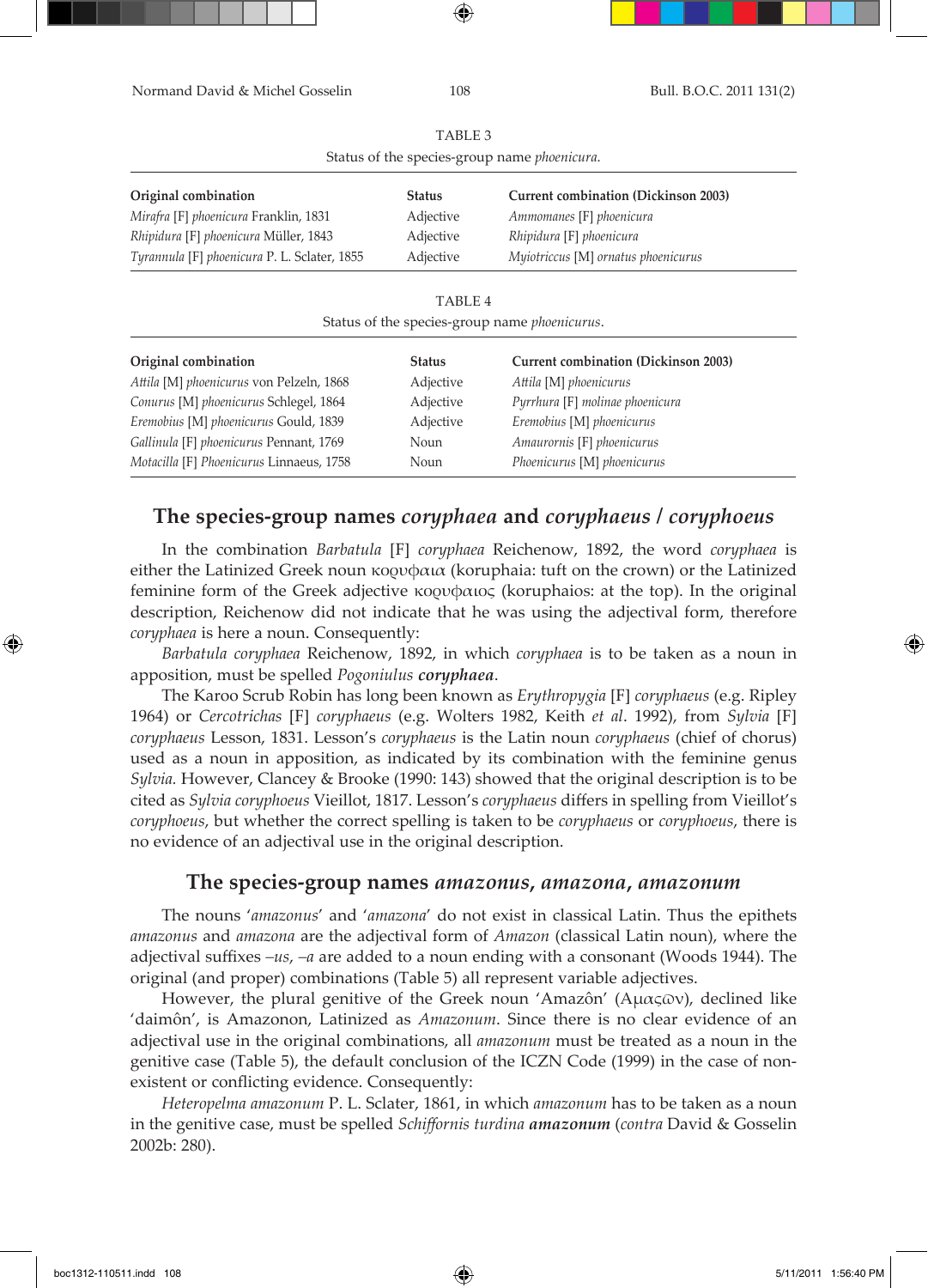Normand David & Michel Gosselin 109 Bull. B.O.C. 2011 131(2)

⊕

|--|--|

Status of the species-group names *amazonus*, *amazona* and *amazonum*.

| Original combination                               | <b>Status</b> | <b>Current combination (Dickinson 2003)</b>             |
|----------------------------------------------------|---------------|---------------------------------------------------------|
| Alcedo [F] amazona Latham, 1790                    | Adjective     | Chloroceryle [F] amazona                                |
| Capsiempis [F] flaveola amazona Zimmer, 1955       | Adjective     | Capsiempis [F] flaveola amazona                         |
| Pipromorpha [F] macconnelli amazona Todd, 1921     | Adjective     | Mionectes [M] macconnelli amazonus                      |
| Pachyramphus [M] castaneus amazonus Zimmer, 1936   | Adjective     | Pachyramphus [M] castaneus amazonus                     |
| Sittasomus [M] amazonus de Lafresnaye, 1850        | Adjective     | Sittasomus [M] griseicapillus amazonus                  |
| Terenotriccus [M] erythrurus amazonus Zimmer, 1939 | Adjective     | Terenotriccus [M] erythrurus amazonus                   |
| Ateleodacnis [F] speciosa amazonum Hellmayr, 1917  | Noun          | Conirostrum [N] speciosum amazonum                      |
| Heteropelma [N] amazonum P. L. Sclater, 1860       | Noun          | Schiffornis [F] turdina amazona [should be<br>amazonum] |
| Pyrrhura [F] picta amazonum Hellmayr, 1906         | Noun          | Pyrrhura [F] picta amazonum                             |
| Ramphocaenus [M] melanurus amazonum Hellmayr, 1907 | Noun          | Ramphocaenus [M] melanurus amazonum                     |
| Urogalba [F] amazonum P. L. Sclater, 1855          | Noun          | Galbula [F] dea amazonum                                |

#### TABLE 6

Status of original species-group names established by Smith (1836, 1838–49).

| Original combination                             | <b>Status</b> | <b>Current combination (Dickinson 2003)</b>          |
|--------------------------------------------------|---------------|------------------------------------------------------|
| Mirafra [F] cheniana A. Smith, 1843              | Noun          | Mirafra [F] cheniana                                 |
| Drymoica [F] chiniana A. Smith, 1843             | Noun          | Cisticola [M] chiniana                               |
| Drymoica [F] cherina A. Smith, 1843              | Noun          | Cisticola [M] cherina                                |
| Alauda [F] chuana A. Smith, 1836                 | Noun          | Certhilauda [F] chuana                               |
| Ortygis [M] <sup>1</sup> Lepurana A. Smith, 1836 | Noun          | Turnix [M] sylvaticus lepuranus [should be lepurana] |
| Merula [F] Libonyana A. Smith, 1836              | Noun          | Turdus [M] libonyanus [should be libonyana]          |

1 Although *Ortygis* is masculine according to the ICZN (1999) Code, it was sometimes treated as feminine in the past.

# **Six names established by Andrew Smith**

Smith (1836) established *Ortygis lepurana*, *Alauda chuana* and *Merula libonyana.* In his work (p. 57), he writes 'The names given by the Natives to the objects above described, I have adopted as the trivial ones...', thus indicating that they are nouns in apposition. Smith (1838–49) subsequently confirmed this treatment by using the combinations *Hemipodius lepurana* and *Turdus libonyana.* He also established the names *Drymoica cherina*, *Drymoica chiniana* and *Mirafra cheniana* (Smith 1838–1849). As there is not the slightest indication in his work for considering these names as possibly adjectival (let alone solely adjectival), they must be taken as nouns in apposition (Table 6). Consequently:

*Ortygis Lepurana* A. Smith, 1836, in which *lepurana* has to be taken as a noun in apposition, must be spelled *Turnix sylvaticus lepurana*.

*Merula Libonyana* A. Smith, 1836, in which *libonyana* has to be taken as a noun in apposition, must be spelled *Turdus libonyana*.

# **The species-group name** *serinus*

The name *serinus* is Latinized from the French noun 'serin', which dates back to 1478 (*Trésor de la langue française* 1971–94) and has been used in English since 1530 (Little *et al*. 1973). When establishing *Fringilla* [F] *Serinus*, Linnaeus (1766: 320) cited the generic name *Serinus* of Gessner, Aldrovandi, Brisson, Willughby and Ray. There is therefore no doubt that Linnaeus used *serinus* as a noun in apposition.

↔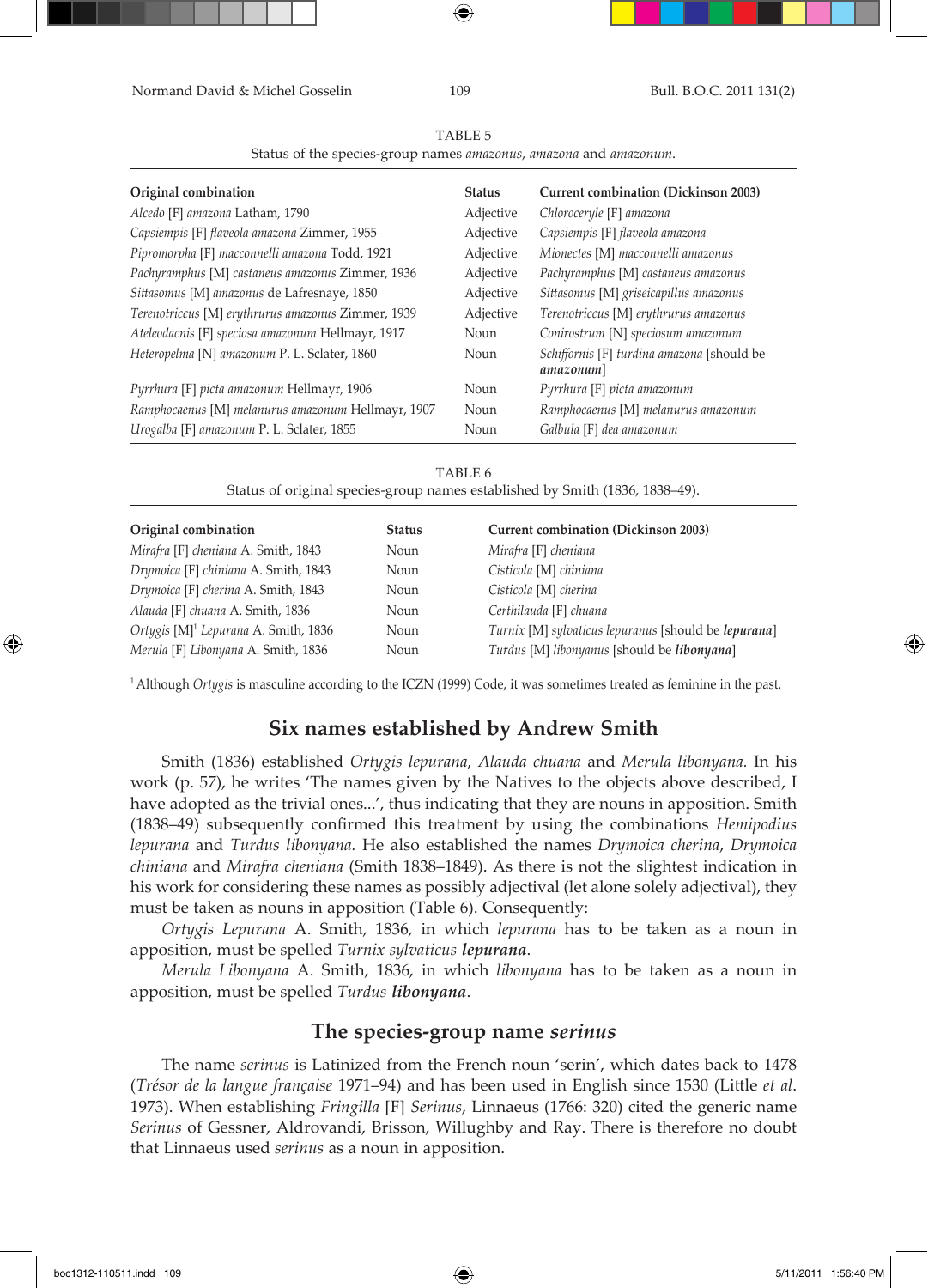Normand David & Michel Gosselin 110 Bull. B.O.C. 2011 131(2) TABLE 7 Status of the species-group names *garrulus* and *garrula*.

| Original combination                              | <b>Status</b> | <b>Current combination (Dickinson 2003)</b> |
|---------------------------------------------------|---------------|---------------------------------------------|
| Coracias [M] <sup>1</sup> Garrulus Linnaeus, 1758 | Noun          | Coracias [M] garrulus                       |
| Lanius [M] Garrulus Linnaeus, 1758                | Noun          | Bombycilla [F] garrulus                     |
| Psittacus [M] garrulus Linnaeus, 1758             | Adjective     | Lorius [M] garrulus                         |
| Phasianus [M] garrulus von Humboldt, 1805         | Adjective     | Ortalis [F] garrula                         |
| Certhilauda [F] garrula A. Smith, 1846            | Adjective     | Chersomanes [F] albofasciata garrula        |

⊕

In the original description of *Criniger* [M] *serinus* J. & E. Verreaux, 1855, there is no indication that *serinus* was used adjectivally. Therefore, it is a noun in apposition, the default conclusion of the ICZN Code (1999) in the case of non-existent or conflicting evidence. Consequently:

*Criniger serinus* J. & E. Verreaux, 1855, in which *serinus* has to be taken as a noun in apposition, must be spelled *Calyptocichla serinus*.

### **The species-group names** *garrulus* **and** *garrula*

*Garrulus* is a classical Latin adjective, but when Linnaeus (1758) used the combination *Coracias Garrulus*, he based it on the pre-Linnaean generic name of the *Garrulus argentoratensis* of Ray and Edwards. Both this indication and Linnaeus' use of the masculine word *Garrulus* (note the upper case) in combination with the feminine genus *Coracias*<sup>1</sup> indicate that he regarded *Garrulus* as a noun.

Similarly, Linnaeus' *Lanius Garrulus* (note the upper case) was also based on a pre-Linnaean generic name, *Garrulus bohemicus* of Gessner, Aldrovandi, Willughby, Ray, Albin and Frisch (see also David & Gosselin 2000). See Table 7.

### **Some Linnaean and post-Linnaean geographical names**

This group consists of 40 geographical names (toponyms) that have been treated in various ways over the years (Table 8). Thirty-one were established by Linnaeus, seven by his immediate successors (Statius Müller, Hermann, Latham, Cuvier), and two by modern authors (Lynes, Zimmer & W. H. Phelps). Many of these names are problematic because the same word (e.g. *Cayana*, *Dominica*) was sometimes used as both a place name and a geographical adjective. A simplistic approach would be to regard as adjectives the speciesgroup names where Linnaeus used a lower case initial, an 'indication' that he considered them adjectives (Parkes 1982). However, a closer look has shown that occasionally some of these words are not adjectival (David & Gosselin 2000).

### *Pre-Linnaean generic names*

*bengalus* and *canaria*.—Two species names introduced by Linnaeus, *Fringilla bengalus* Linnaeus, 1766, and *Fringilla Canaria* Linnaeus, 1758, may look like geographical adjectives at first, but are in fact generic bird names quoted by Linnaeus from previous authors (Brisson, Gessner, Aldrovandi). *Canaria* has the capital initial letter generally used by Linnaeus for nouns, while *bengalus* does not agree in gender with *Fringilla*, two supplementary

boc1312-110511.indd 110 5/11/2011 1:56:40 PM

<sup>1</sup> *Coracias* was treated as feminine by Linnaeus (1758) but it is now masculine because of an ICZN Ruling (Hemming 1956).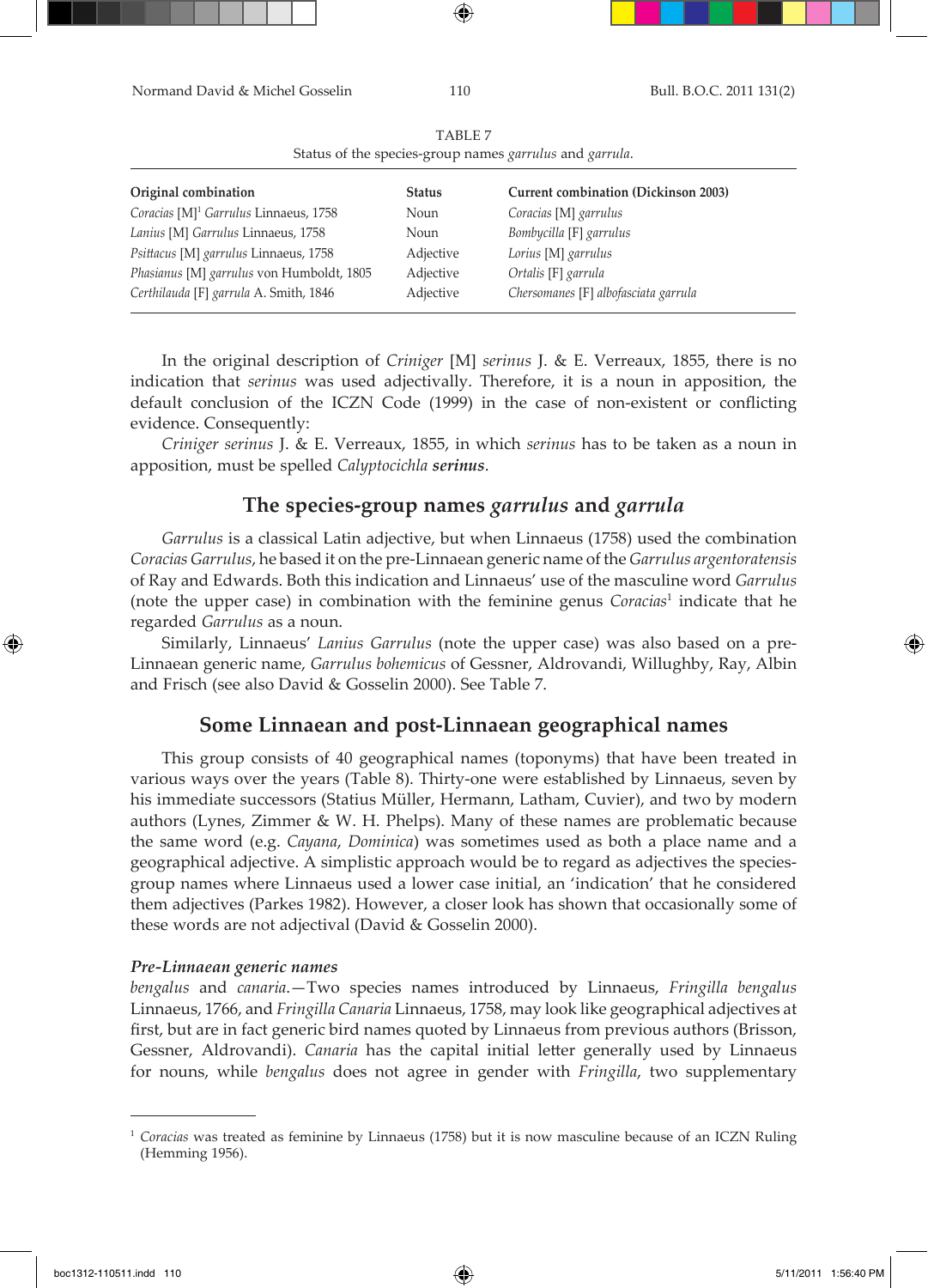Normand David & Michel Gosselin 111 Bull. B.O.C. 2011 131(2)

 $\bigoplus$ 

TABLE 8

Status of some Linnaean and post-Linnaean geographical species-group names.

| Original combination                                                 | <b>Status</b> | <b>Current combination (Dickinson 2003)</b>    |
|----------------------------------------------------------------------|---------------|------------------------------------------------|
| Fringilla [F] bengalus Linnaeus, 1766                                | Noun          | Uraeginthus [M] bengalus                       |
| Fringilla [F] Canaria Linnaeus, 1758                                 | Noun          | Serinus [M] canaria                            |
| Cisticola [M] <sup>1</sup> ruficeps guinea Lynes, 1930               | Noun          | Cisticola [M] ruficeps guinea                  |
| Columba [F] guinea Linnaeus, 1766                                    | Noun          | Columba [F] guinea                             |
| Fringilla [F] jamaica Linnaeus, 1766                                 | Noun          | Euphonia [F] jamaica                           |
| Loxia [F] malacca Linnaeus, 1766                                     | Noun          | Lonchura [F] malacca                           |
| Tanagra [F] bresilia Linnaeus, 1766                                  | Adjective     | Ramphocelus [M] bresilius                      |
| Fulica [F] Cajanea Statius Müller, 1776                              | Adjective     | Aramides [M] cajanea [should be cajaneus]      |
| Picus [M] carolinus Linnaeus, 1758                                   | Adjective     | Melanerpes [M] carolinus                       |
| Rallus [M] carolinus Linnaeus, 1758                                  | Adjective     | Porzana [F] carolina                           |
| Turdus [M] Carolinus Statius Müller, 1776                            | Adjective     | Euphagus [M] carolinus                         |
| Ampelis [F] cayana Linnaeus, 1766                                    | Adjective     | Cotinga [F] cayana                             |
| Motacilla [F] cayana Linnaeus, 1766                                  | Adjective     | Dacnis [F] cayana                              |
| Tanagra [F] cayana Linnaeus, 1766                                    | Adjective     | Tangara [F] cayana                             |
| Charadrius [M] cayanus Latham, 1790                                  | Adjective     | Vanellus [M] cayanus                           |
| Corvus [M] cayanus Linnaeus, 1766                                    | Adjective     | Cyanocorax [M] cayanus                         |
| Cuculus [M] cayanus Linnaeus, 1766                                   | Adjective     | Piaya [F] cayana                               |
| Lanius [M] cayanus Linnaeus, 1766                                    | Adjective     | Tityra [F] cayana                              |
| Anas [F] dominica Linnaeus, 1766                                     | Adjective     | Nomonyx [M] dominicus                          |
| Motacilla [F] dominica Linnaeus, 1766                                | Adjective     | Dendroica [F] dominica                         |
| Tanagra [F] dominica Linnaeus, 1766                                  | Adjective     | Dulus [M] dominicus                            |
| Colymbus [M] dominicus Linnaeus, 1766                                | Adjective     | Tachybaptus [M] dominicus                      |
| Trochilus [M] dominicus Linnaeus, 1766                               | Adjective     | Anthracothorax [M] dominicus                   |
| Charadrius [M] Dominicus Statius Müller, 1776                        | Adjective     | Pluvialis [F] dominica                         |
| Turdus [M] Guajanus Statius Müller, 1776                             | Adjective     | Pitta [F] guajana                              |
| Columba [F] martinica Linnaeus, 1766                                 | Adjective     | Geotrygon [F] montana martinica                |
| Fulica [F] martinica Linnaeus, 1766                                  | Adjective     | Porphyrio [M] martinica [should be martinicus] |
| Muscicapa [F] martinica Linnaeus, 1766                               | Adjective     | Elaenia [F] martinica                          |
| Hirundo [F] martinica Hermann, 1783                                  | Adjective     | Chaetura [F] martinica                         |
| Loxia [F] molucca Linnaeus, 1766                                     | Adjective     | Lonchura [F] molucca                           |
| Ibis [F] molucca Cuvier, 1829                                        | Adjective     | Threskiornis [M] molucca [should be moluccus]  |
| Fringilla [F] Senegala Linnaeus, 1766                                | Adjective     | Lagonosticta [F] senegala                      |
| Parra [F] senegalla Linnaeus, 1766                                   | Adjective     | Vanellus [M] senegallus                        |
| Lanius [M] Senegalus Linnaeus, 1766                                  | Adjective     | Tchagra [M] senegalus                          |
| Psittacus [M] Senegalus Linnaeus, 1766                               | Adjective     | Poicephalus [M] senegalus                      |
| Tetrao [M] senegallus Linnaeus, 1771                                 | Adjective     | Pterocles [M] senegallus                       |
| Aratinga [F] pertinax surinama Zimmer & W. H. Phelps, 1951 Adjective |               | Aratinga [F] pertinax surinama                 |
| Muscicapa [F] surinama Linnaeus, 1766                                | Adjective     | Pachyramphus [M] surinamus                     |
| Turdus [M] surinamus Linnaeus, 1766                                  | Adjective     | Tachyphonus [M] surinamus                      |
| Turdus [M] zeylonus Linnaeus, 1766                                   | Adjective     | Telophorus [M] zeylonus                        |

<sup>1</sup>*Cisticola* was treated as feminine by Lynes (1930) but it is now masculine according to the ICZN (1999) Code.

 $\bigoplus$ 

 $\bigoplus$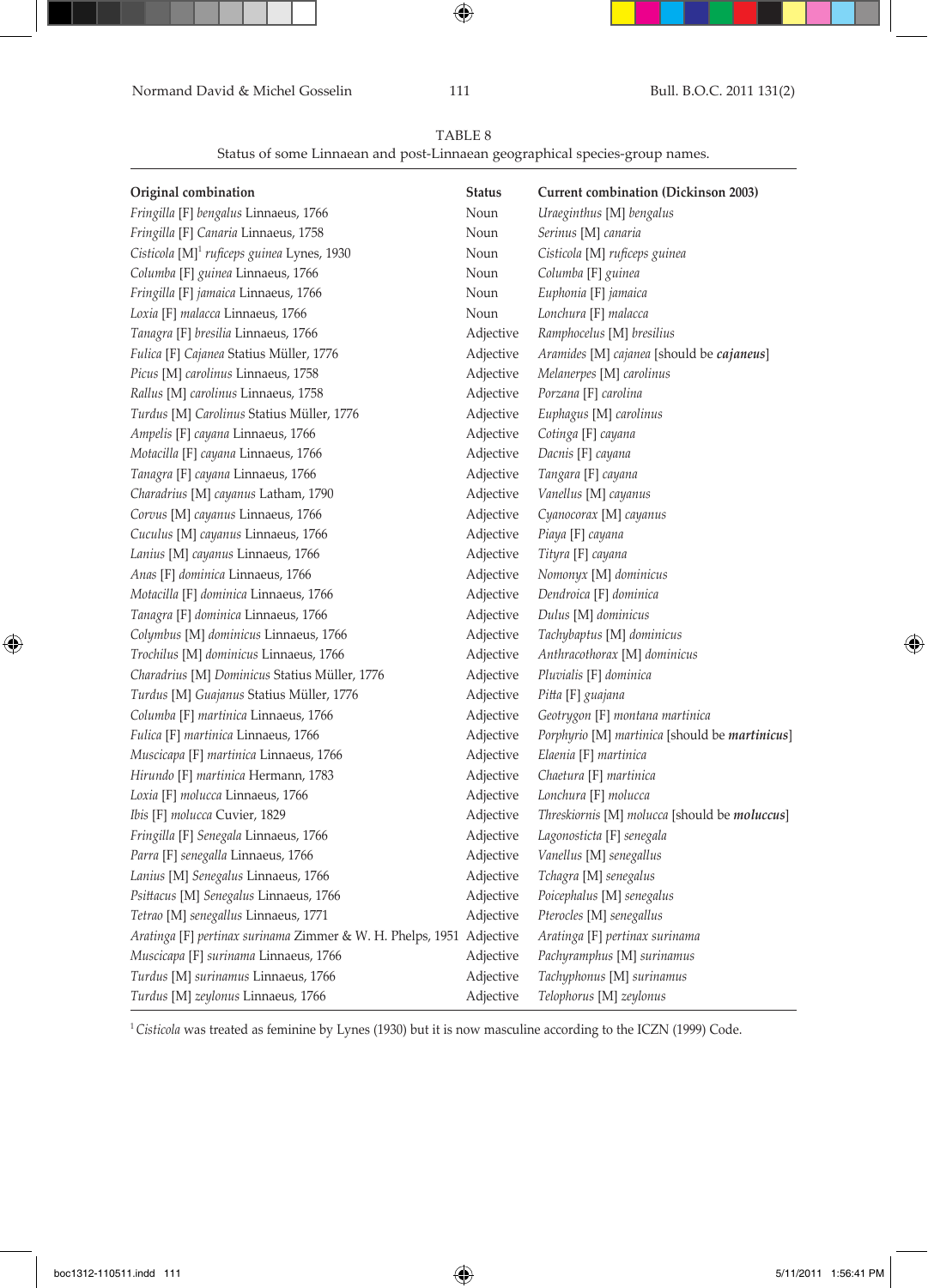indications that we are indeed dealing with nouns in apposition, the default conclusion of the ICZN Code (1999) in the case of non-existent or conflicting evidence.

### *Unmodified place names*

*guinea*.—In *Columba guinea* Linnaeus, 1758, the author used an unmodified modern place name (*cf*. '*Habitat in* Guinea' in Linnaeus' account (p. 175) of *Loxia melanocephala*). Contrarily to *guineensis* (e.g. in *Ovis guineensis* Linnaeus, 1758), there is no adjectival suffix in *guinea*, which is the English place name used by Albin and Edwards when they originally reported the species. Guinea is derived from the vernacular African word 'Aguinaw' (Encyclopaedia Britannica 2010). The same conclusion applies to *Cisticola ruficeps guinea* Lynes, 1930.

*jamaica*.—When Linnaeus (1766) established *Fringilla jamaica*, he used an unmodified modern place name (*cf*. '*Habitat in* Jamaica') instead of an adjectival form (as in *Columba jamaicensis* Linnaeus, 1766). There is no adjectival suffix in the word *jamaica*, which is the English place name used by Sloane when he originally reported the species. Jamaica is derived from the Arawak word 'Xaymaca' (Encyclopaedia Britannica 2010).

*malacca*.—For *Loxia malacca* Linnaeus, 1766, the internal evidence ('*Habitat in* … Malacca'), together with the fact that Linnaeus coined the adjectival *malaccensis* elsewhere in his work (p. 75), indicate a modern place name for this word. There is no adjectival suffix in the word *malacca*, which is the French (and Latin) place name used by Seba (1734), the source for *Erinaceus malaccensis* Linnaeus, 1766. The place name Malacca is apparently derived from the Malay tree name 'melaka' (Bosworth 2007).

### *Properly formed adjectives*

↔

*bresilia*.—The *Tanagra bresilia* of Linnaeus (1766) was founded in great part on the *Merula bresilica* of previous authors, and based on the 'Merle de bresil' of Belon (1555: 319). The *bresilia* of Linnaeus is thus a variant of *bresilica*, with a different adjectival ending (*–ia* instead of *–ica* (Woods 1944)) added to the word 'bresil'. '*Bresilia*' is nowhere used as a place name by Linnaeus.

*cajanea*.—This word, in Statius Müller (1776), is a geographical adjective based on the Latinized root of Statius Müller's place name 'Cajenne', with the addition of the adjectival suffix *–eus*, *–ea* (Woods 1944). This interpretation is confirmed by the matching German name ('Das cajennische Wasserhuhn *Fulica Cajanea*') and the clearly adjectival use of the same word elsewhere in the work ('Die cajennische Merle *Turdus Cajaneus*'). Statius Müller (1776) used capital initial letters for all of his species-group names, so this fact has no special significance here.

*surinamus*, *–a*.—In *Muscicapa surinama* Linnaeus, 1766, and *Turdus surinamus* Linnaeus, 1766, the species-group name is a Latinized geographical adjective, derived from the place name 'Suriname' (*cf*. '*Habitat* Surinami' [ablative]) or 'Surinam' (*cf*. 'Merle de Surinam' in Brisson (1760), the basis for Linnaeus' *Turdus surinamus*). Linnaeus used the adjectival *surinamus*, *–a* in proper gender agreement with the matching genera. Since Suriname ends in a mute 'e', an adjectival suffix *–us*, *–a* after a consonant is an appropriate interpretation of *surinamus*, *–a* (*cf*. Woods 1944). *Aratinga pertinax surinama* Zimmer & W. H. Phelps, 1951, is based on the cited place name 'Surinam', again with the adjectival suffix *–us*, *–a* after a consonant.

#### *Adjectives resembling Latinized place names*

*carolinus*.—As used by Linnaeus (1758) and Statius Müller (1776), *carolinus* is a Latin adjective, coined on the same pattern and with the same etymology as the modern place name 'Carolina'.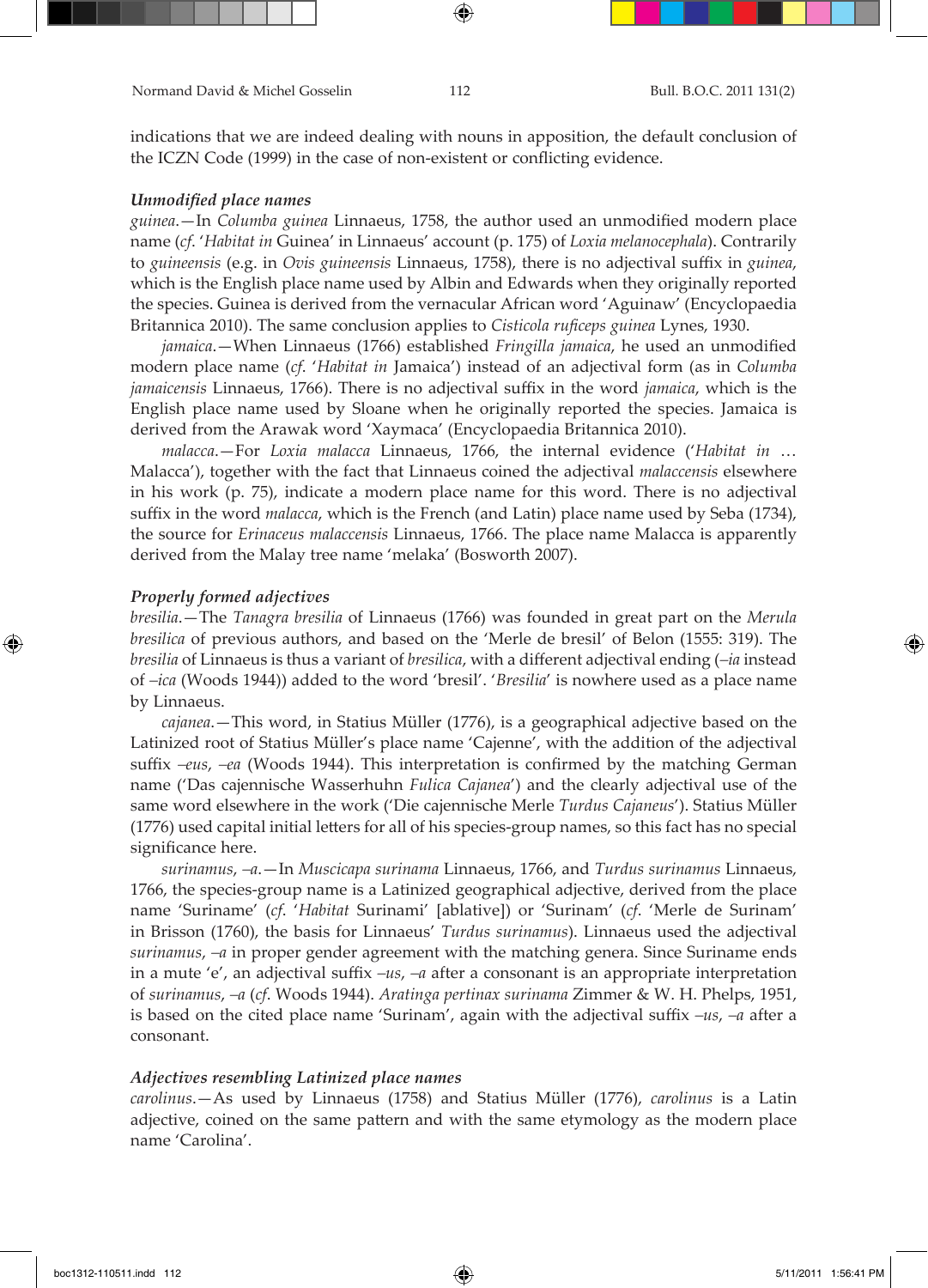*cayanus*, *–a*.—As used by Linnaeus (1766), this is a geographical adjective and, like the Latinized place names 'Cayana' and 'Cayania', it is derived from the French place name 'Cayenne' (of Brisson 1760, the source for Linnaeus' names). Linnaeus used the adjectival *cayanus*, *–a* in proper gender agreement with the matching genera. Since Cayenne ends in a mute 'e', an adjectival suffix *–us*, *–a* after a consonant is an appropriate interpretation of *cayanus*, *–a* (*cf*. Woods 1944).

*dominicus*, *–a*.—This word is a Latin adjective. When Linnaeus (1766) created *Tanagra dominica* and *Motacilla dominica*, he surprisingly referred to 'Dominica' as a place name ('*Habitat in* Dominica'). However, this is an idiosyncratic application because the locality he referred to (and which his source (Brisson 1760) called 'Dominicensi Insula') has been universally known as 'Saint-Domingue' or 'Santo Domingo'. The 'Dominica' of Linnaeus is thus an abbreviated place name that has no link with present-day Dominica. We conclude that Linnaeus' usage of *dominica* in *Tanagra* and *Motacilla* is indeed adjectival, since *dominicus* is an adjective used elsewhere by Linnaeus (1766) in a similar context (*cf*. *Colymbus dominicus*, *Trochilus dominicus*, *Turdus dominicus*).

*guajanus*.—As used by Statius Müller (1776), this is a geographical adjective, and like the Latinized place name 'Guajana', it is derived from the French name 'Guiane' (of Buffon, *cf*. Mayr 1979). Statius Müller's proper gender agreement for this word, and the fact that Guiane (like Cayenne) ends in a mute 'e', sanctions the presence of the suffix *–us*, *–a* after a consonant as an appropriate interpretation of *guajanus* (Woods 1944). Statius Müller (1776) used capital initial letters for all of his species-group names, so this fact has no special significance here.

*martinica*.—As used by Linnaeus (1766), this is a geographical adjective, and like the Latinized place name 'Martinica', it is derived from the French name 'Martinique' (of Brisson 1760, the source of Linnaeus' name). Linnaeus' proper gender agreement for this word, and the fact that Martinique (like Cayenne and Guiane) ends in a mute 'e', sanctions the presence of the suffix *–us*, *–a* after a consonant as an appropriate interpretation of *martinica* (Woods 1944).

*molucca*.—In *Loxia molucca* Linnaeus, 1766, *molucca*, like the Latinized place name 'Moluccae' (*cf*. '*Habitat in* … Moluccis' [ablative]) and similar words in many languages, is derived from the Arabic root 'Muluk' (Gray 1887). Here again, the Latin adjectival suffix *–us*, *–a* after a consonant is an appropriate interpretation of *molucca* (Woods 1944). *Ibis molucca* Cuvier, 1829, is similar and is therefore also adjectival. Mees (1982) treated Cuvier's *molucca* as adjectival, but Sibley & Monroe (1990: 313) and Andrew (1992: 45) proposed, without explanation, that the name was a noun in apposition.

*zeylonus*.—This geographical adjective, like the Latinized place name 'Zeylona', is derived from a Germanic form of the word Ceylan (Zeylon), with the adjectival suffix *–us*, *–a* after a consonant (Woods 1944).

#### **Senegallus, –a** *and* **senegalus, –a**

*senegallus*, *–a*.—This word is used by Linnaeus (1766, 1771) as a geographical adjective derived from the Latinized place name 'Senegallia' (*cf*. '*Habitat in* … Senegallia') in the same way as the classical noun / adjective *gallus*, *–a* is derived from '*Gallia*' (Gaul). Linnaeus used lower case initial letters for *senegallus*, *–a*, contrarily to *Senegalus*, *–a* (see below).

*senegalus*, *–a*.—This adjective is derived from the place name 'Senegal' (*cf*. '*Habitat in* … Senegal') with the addition of the adjectival suffix *–us*, *–a* after a consonant (Woods 1944). For unstated reasons, Linnaeus (1766) used capital initial letters for this word. For *Fringilla Senegala* Linnaeus, 1766, he quoted Brisson's (1760) generic name '*Senegallus*' (actually spelled *Senegalus* by Brisson) as a source for the taxon, yet he modified the word and its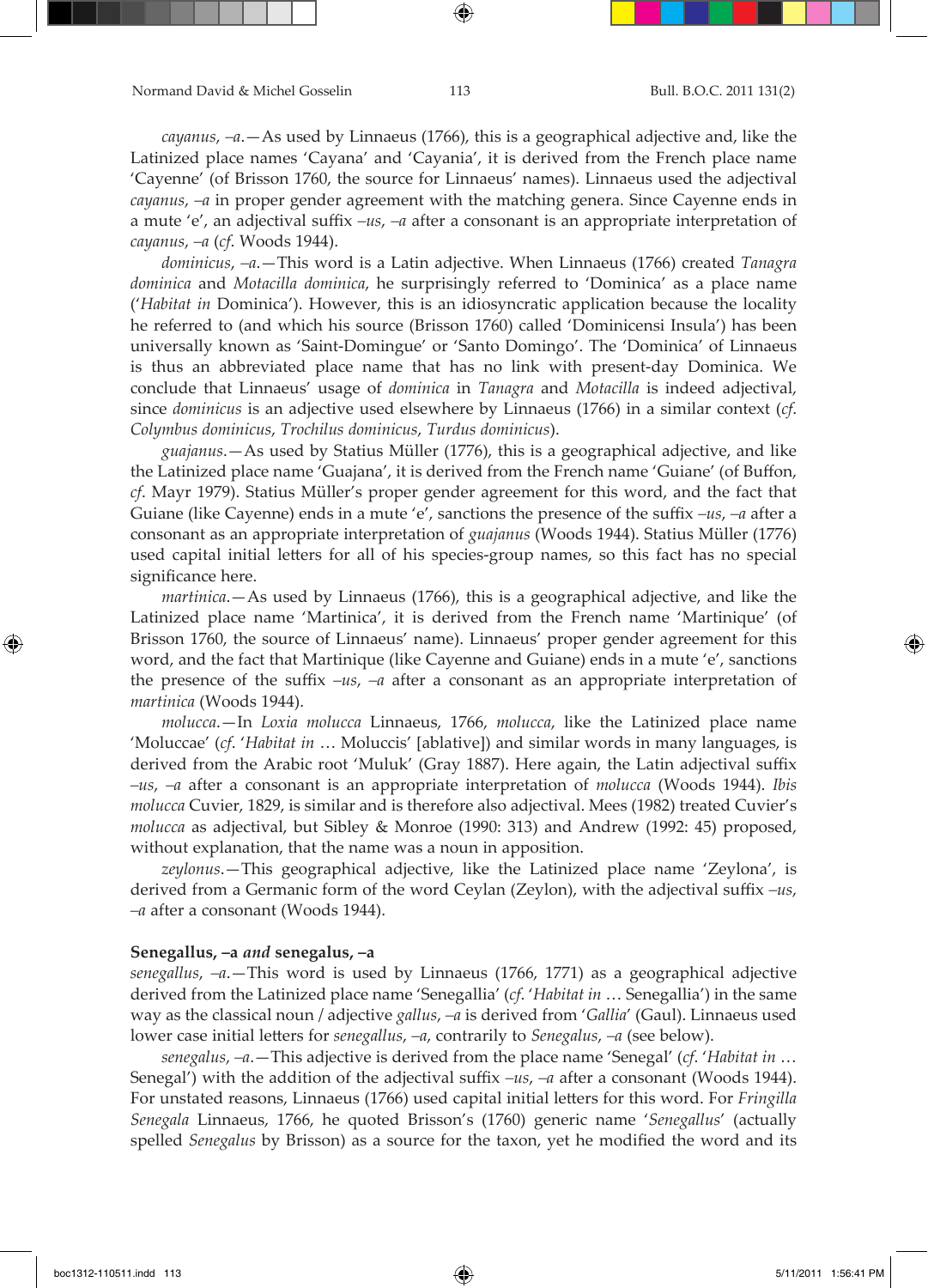ending to match the gender of *Fringilla*. The species-group names *Senegalus* and *Senegala* of Linnaeus are to be treated as adjectives because of their grammatical properties and because Linnaeus modified each of them to agree in gender with its matching generic name.

Given the above, three spellings of geographical names need to be modified:

*Fulica Cajanea* Statius Müller, 1776 must be spelled *Aramides cajaneus* (*contra* David & Gosselin 2002b: 276).

*Ibis molucca* Cuvier, 1829 must be spelled *Threskiornis moluccus*. *Fulica martinica* Linnaeus, 1766 must be spelled *Porphyrio martinicus.*

#### **Acknowledgements**

We thank Edward C. Dickinson, Steven Gregory and James Jobling for their useful comments on earlier versions of this article. In addition, Richard C. Banks, Murray Bruce, Robert J. Dowsett, Alan P. Peterson and J. Van Remsen provided very helpful information.

#### References:

⊕

Andrew, P. 1992. *The birds of Indonesia – a checklist*. Indonesian Orn. Soc., Jakarta.

Belon, P. 1555. *L'histoire de la nature des oyseaux*. G. Cavellat, Paris.

Bosworth, C. E. 2007. *Historic cities of the Islamic world*. Brill, Leiden.

Brisson, M. 1760. *Ornithologia / Ornithologie*. 6 vols. J.-B. Bauche, Paris.

Chapman, F. M. 1917. The distribution of bird-life in Colombia. *Bull. Amer. Mus. Nat. Hist*. 36.

Clancey, P. A. & Brooke, R. K. 1990. Avian nomenclatural issues arising from the publication of Rookmaaker's The zoological exploration of southern Africa 1650–1790. *Ostrich* 61: 143–145.

Cory, C. B. & Hellmayr, C. E. 1924. Catalogue of birds of the Americas and adjacent islands, pt. 3. *Field Mus. Nat. Hist. Publ., Zool. Ser*. 13(3).

David, N. & Gosselin, M. 2000. The supposed significance of originally capitalized species-group names. *Bull. Brit. Orn. Cl*. 120: 261–266.

David, N. & Gosselin, M. 2002a. Gender agreement of avian species names. *Bull. Brit. Orn. Cl*. 122: 14–49.

David, N. & Gosselin, M. 2002b. The grammatical gender of avian genera. *Bull. Brit. Orn. Cl*. 122: 257–282.

Dickinson, E. C. (ed.) 2003. *The Howard and Moore complete checklist of the birds of the world*. Third edn. Christopher Helm, London.

Encyclopaedia Britannica. 2010. *Encyclopaedia Britannica* online. www.britannica.com.

Glare, P. G. W. 1982. *Oxford Latin dictionary*. Oxford Univ. Press.

Gray, A. 1887. *The voyage of François Pyrard of Laval to the East Indies, the Maldives, the Moluccas and Brazil*. Hakluyt Soc., London.

Hemming, F. 1956. Opinion 404. *Opinions and Declarations Rendered by the International Commission on Zoological Nomenclature* 13(5): 87–106.

International Commission on Zoological Nomenclature (ICZN). 1999. *International code of zoological nomenclature*. Fourth edn. International Trust for Zoological Nomenclature, c/o The Natural History Museum, London.

Keith, S., Urban, E. K. & Fry, C. H. (eds.) 1992. *The birds of Africa*, vol. 4. Academic Press, London.

Lesson, R. P. 1831. *Traité d'ornithologie*, livre 6. Levrault, Paris.

Linnaeus, C. 1758. *Systema naturae*, vol. 1. Tenth edn. Laurentius Salvius, Stockholm.

Linnaeus, C. 1766. *Systema naturae*, vol. 1. Twelfth edn. Laurentius Salvius, Stockholm.

Linnaeus, C. 1771. *Mantissa plantarum*. Laurentius Salvius, Stockholm.

Liddell, H. G. & Scott, R. 1996. *A Greek-English lexicon / with a revised supplement*. Oxford Univ. Press.

Little, W., Fowler, H. W. & Coulson, J. (eds.) 1973. *The shorter Oxford English dictionary*. Oxford Univ. Press.

Lynes, H. 1930. Review of the genus *Cisticola*. *Ibis* (12)6 Suppl.

Mayr, E. 1936. New subspecies of birds from the New Guinea region. *Amer*. *Mus*. *Novit*. 869: 1–8.

Mayr, E. 1979. Family Pittidae. Pp. 310–329 *in* Traylor, M. A. (ed.) *Check-list of birds of the world*, vol. 8. Mus. Comp. Zool., Cambridge, MA.

Mees, G. F. 1982. Bird records from the Moluccas. *Zool. Meded. Leiden* 56: 91–111.

Peters, J. L. 1931. *Check-list of birds of the world*, vol. 1. Mus. Comp. Zool., Cambridge, MA.

Peters, J. L. 1951. *Check-list of birds of the world*, vol. 7. Mus. Comp. Zool., Cambridge, MA.

Reichenow, A. 1900. *Die Vögel Afrikas*, Bd. 1. J. Neuman, Neudamm.

Riley, J. H. 1912. A new name for *Tanagra sclateri* Berlepsch. *Proc. Biol. Soc. Wash*. 25: 185.

Ripley, S. D. 1964. Subfamily Turdinae. Pp. 13–227 *in* Mayr, E. & Paynter, R. A. (eds.) *Check-list of birds of the world*, vol. 10. Mus. Comp. Zool., Cambridge, MA.

Rothschild, W. & Hartert, E. 1912. List of a collection of birds made by Mr. Albert Meek on the Kumusi River, north-eastern British New Guinea. *Novit. Zool*. 19: 187–206.